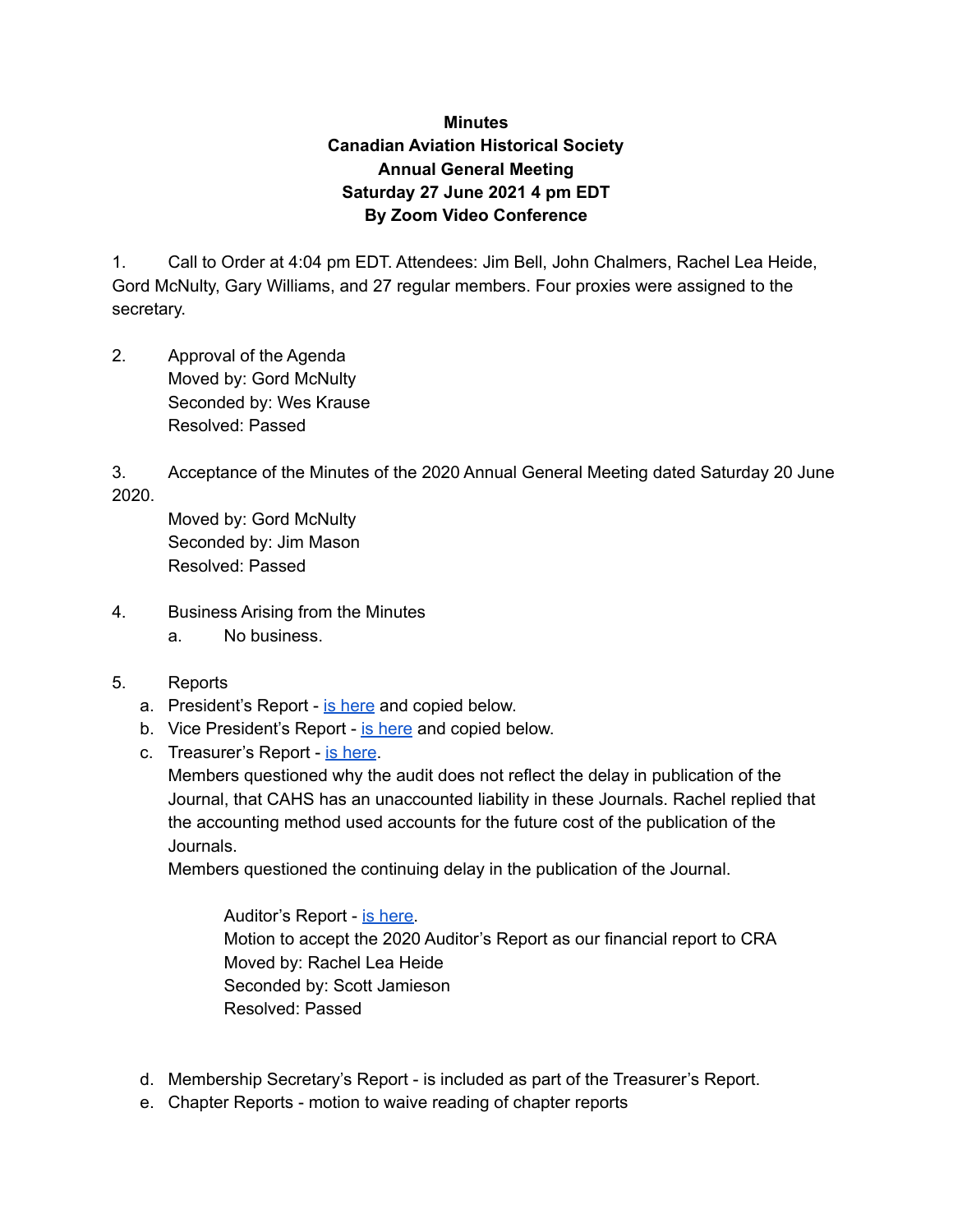Moved by: Wes Krause Seconded by: John Chalmers Resolved: Passed

Motion to accept the reports. Moved by: Bert Furlong Seconded by: Wes Krause Resolved: Passed

6. Appointment of Auditors - motion to appoint Robert Kalbfleisch (Rheaume, Williams, Kalbfleisch Chartered Accountants) for the 2021-22 fiscal year

Moved by: Rachel Lea Heide Seconded by: Bert Furlong Resolved: Passed

7. Approval of Actions of Directors and Officers of the CAHS in 2020-21 Moved by: John Davidson Seconded by: Jean-Yves Chevalier Resolved: Passed

8. Election of National Directors John Chalmers, Bert Furlong, Rachel Lea Heide, Gord McNulty, Mat Joost, Richard Mayne, Bill Zuk

Motion to close nominations Moved by: Will Chabun Seconded by: Scott Jamieson Resolved: Passed

## 9. New Business

A member asked whether it's disadvantageous to allow non-members to attend chapter Zoom meetings. Rachel responded that the CRA considers these meetings to be part of our public education mandate that keeps our charitable status valid.

10. Adjournment Moved by:Bill Zuk Adjourned at 5:22 pm EDT

After adjournment of the AGM, the directors present met to elect the executive committee. The following directors were elected to executive positions: President - Gary Williams Vice President - Gord McNulty Treasurer - Rachel Lea Heide Membership Secretary - John Chalmers Secretary - Jim Bell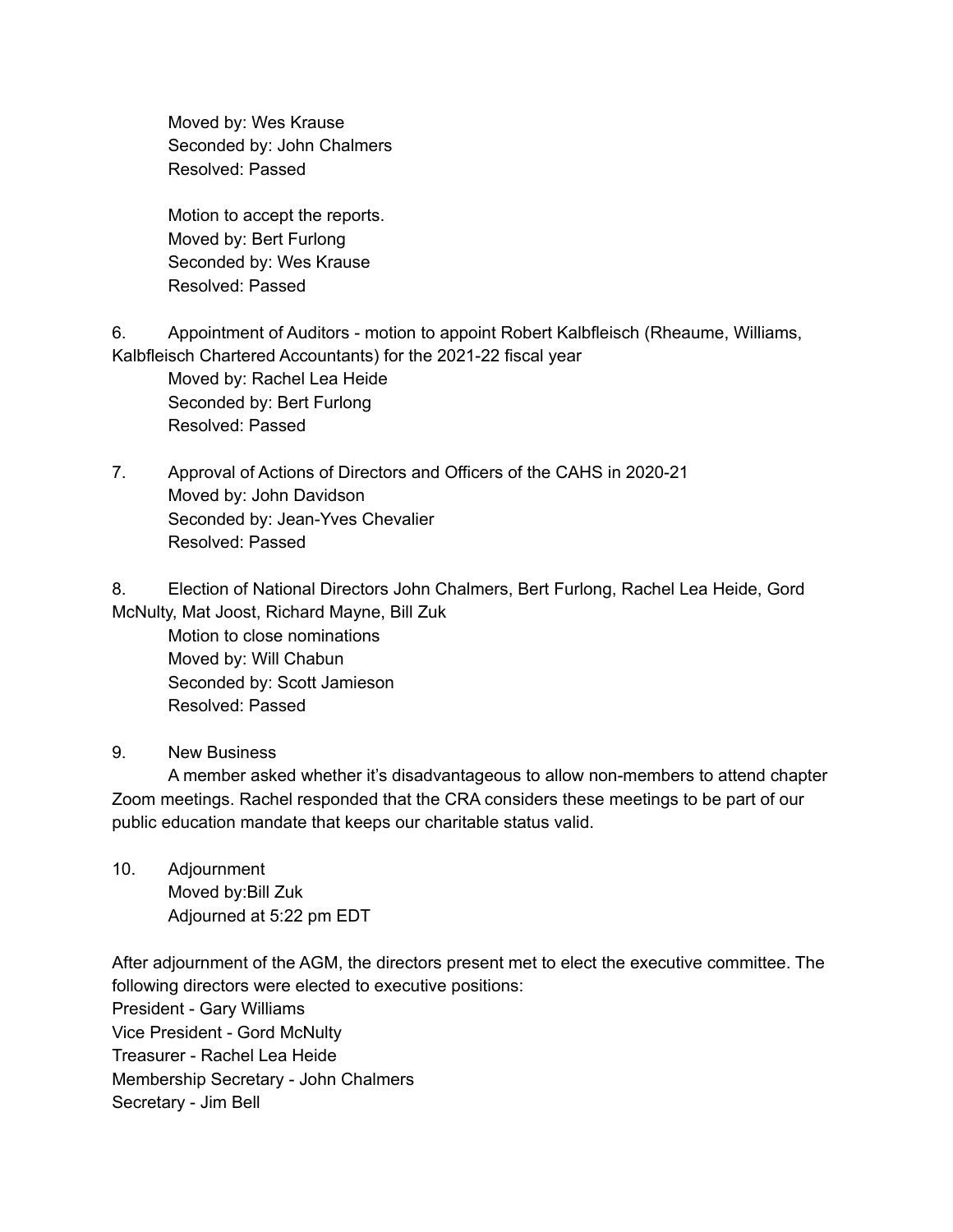## **National President's Report for the June 27, 2021, CAHS Annual General Meeting ZOOM/Conference Call**

Although all these items have been reported at a previous Board Meeting, I want to have them included in the 2021 AGM minutes for the CAHS.

This is a summary of my activities for our Annual General Meeting. Even with COVID-19 putting a hamper on in person activities, much has been happening over the past months.

1. Sent letter of support to Dale MacMullin, former President of the Canadian Aviation Artists Association, our newest and tenth chapter.

2. Drafted, with advice, the President's letter for the Journal Volume 57-1 electronic version mailout.

3. Received letter of interest and CV from Katherine Simunkovic for the new CAHS enewsletter editor position.

4. Received draft from Gord McNulty regarding letter to Minister Sajjan regarding donation of CF-100 to Evendale Museum. Edited, signed, and posted letter.

5. Received email from Francesco Petrozza with Beyond y Prometour, regarding our potential interest in hosting a guided tour for the CAHS at sometime in the future.

6. Continue to wait for confirmation of our application for registration of our trademark logo with our law firm, Carters Professional Services prior to the June 17, 2019 deadline set for changes to the Trademark Act.

7. Completed and sent newsletter contract to Katherine Simunkovic.

8. Received signed contract from Katherine and facilitated contact between her and Zach & Terry.

9. Received confirmation of correspondence to Minister Sajjan re CF-100.

10. Discussed scholarship at Centennial College with Scott Fairbairn.

11. Assisted in the facilitation for the Regina Chapter to accept funds to our bank account via etransfer.

12. Confirmed distribution arrangements with Deanna Driver for CAHS sales of her two books, Flight volume 1 & 2.

13. Attended the Montreal Zoom meeting on November 17 and gladly accepted their donation of \$500 on behalf of CAHS National.

14. Responded to inquiry from Jim Bates regarding our newsletter.

15. Responded to issue regarding the email distribution of the Toronto newsletter, Flypast.

16. Emailed Michael Kirk & Scott Maclagan, blind copied CAHS exec, letters to Minister Sajjan and the two responses received regarding the donation of the CF-100 from CFB Borden to the Edenvale Museum.

17. Drafted Christmas/New Years greeting to CAHS e-newsletter.

18. Received and started selling the 2021 CAHS calendars as well as the book "Four Degrees Celsius"."

19. Asked Will Chabun to draft our chapter 2020 activity report and sent completed report to Rachel, as per her request.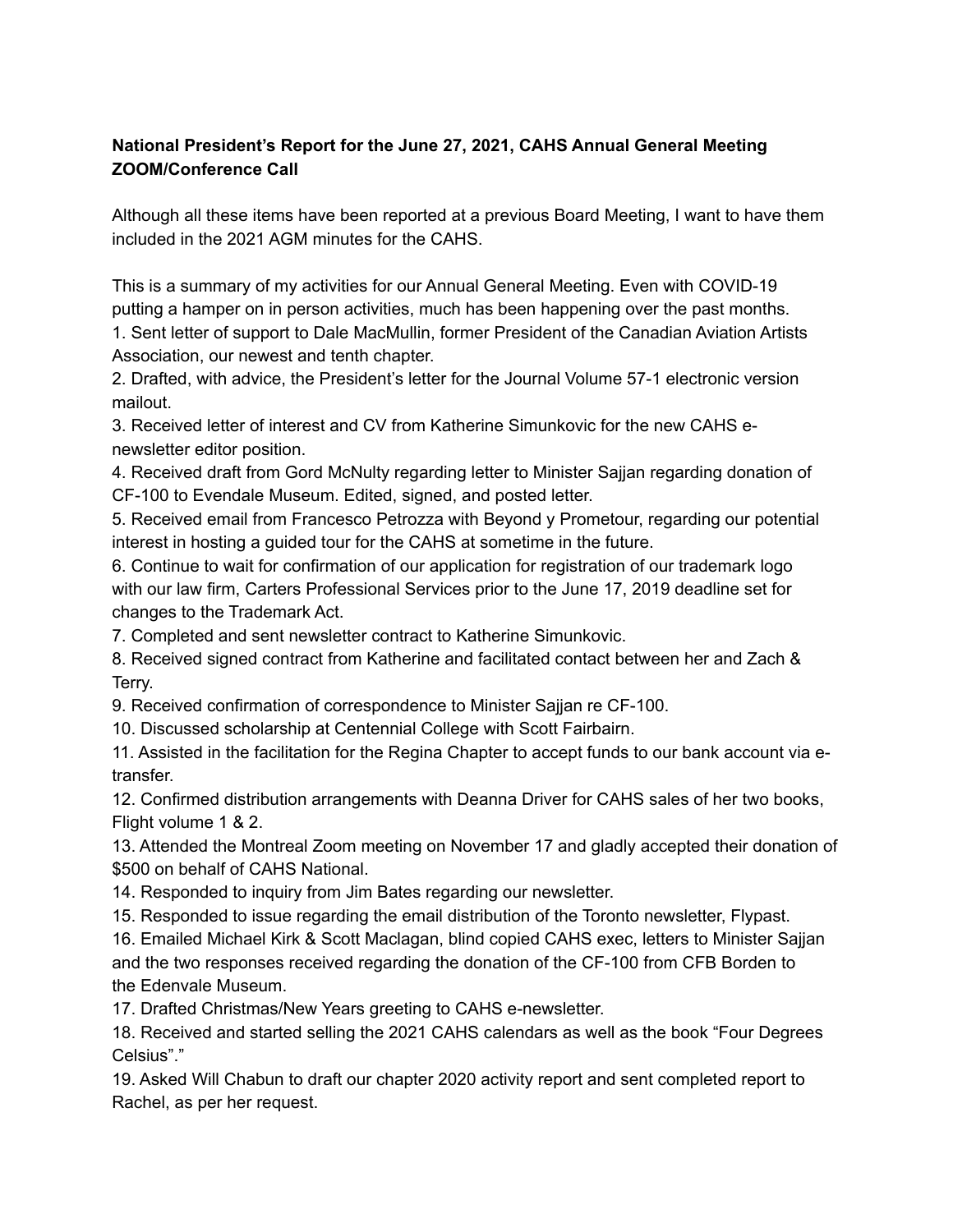20. Complete draft of service contract for Zach Downey-Higgins.

21. Completed and signed service contract with Zach Downey-Higgins.

22. Respond to inquiry from Roger Mola, Air & Space/Smithsonian.

23. Respond to Eric Mitchell for the CAAA for their 2020 annual report.

24. Drafted letter of thanks for members that made donations to the CAHS in 2020.

25. Monitored and encouraged all chapter and national board members to renew their 2021 national memberships.

26. Continue to await a response from Rod Sheridan, Chairman of the CAHF, regarding the motion we put forward at last year's convention to have the CAHF establish a new category for one-time Canadian aviation historical events. Due to COVID-19 their board will be unable to consider the motion until 2021 but I continue to stay in conversation with Rod regarding cross promoting both organizations.

27. Received and dismissed multiple inquiries of interest from over seas web developers to take over our old website and charge us significantly more to develop and support the site.

28. Promoted the CAHS at every opportunity I can and encouraged other to join both the local chapter and the national society.

29. Worked on getting all my chapter executive to submit head shots for our web site and then have Katherine and the rest of the national board of directors do the same. Once we have all those, I will work on getting all the chapters to also get their executive to submit head shots. 30. Requested advice from our legal offices regarding disposition of funds in the two scholarships we administer.

31. Signed retainer letter with Carters Law Firm.

32. Received legal opinion from our lawyers regarding how we can and can not proceed with decisions regarding the said funds.

33. Receive and review request from Kevin Anderson, Executive Director of the New Brunswick Aviation Museum.

34. Participated in media interview for National Post QC supplement regarding my father's WWII experiences and my trip to Sweden in 2014, while promoting the CAHS.

35. Discussed CAHS partnership with the RCAF Foundation.

36. Polled current board members regarding their interest in having their names stand for reelection.

I trust all of you are continuing to stay safe and healthy, following all the health

recommendations. Your support and confidence are appreciated as we look forward to an end to the COVID-19 pandemic.

Blue Skies, Gary Williams National President, Canadian Aviation Historical Society

## **National Vice President's Report for 27 June, 2021 AGM**

It has been a pleasure to serve with dedicated colleagues on the National Executive and Board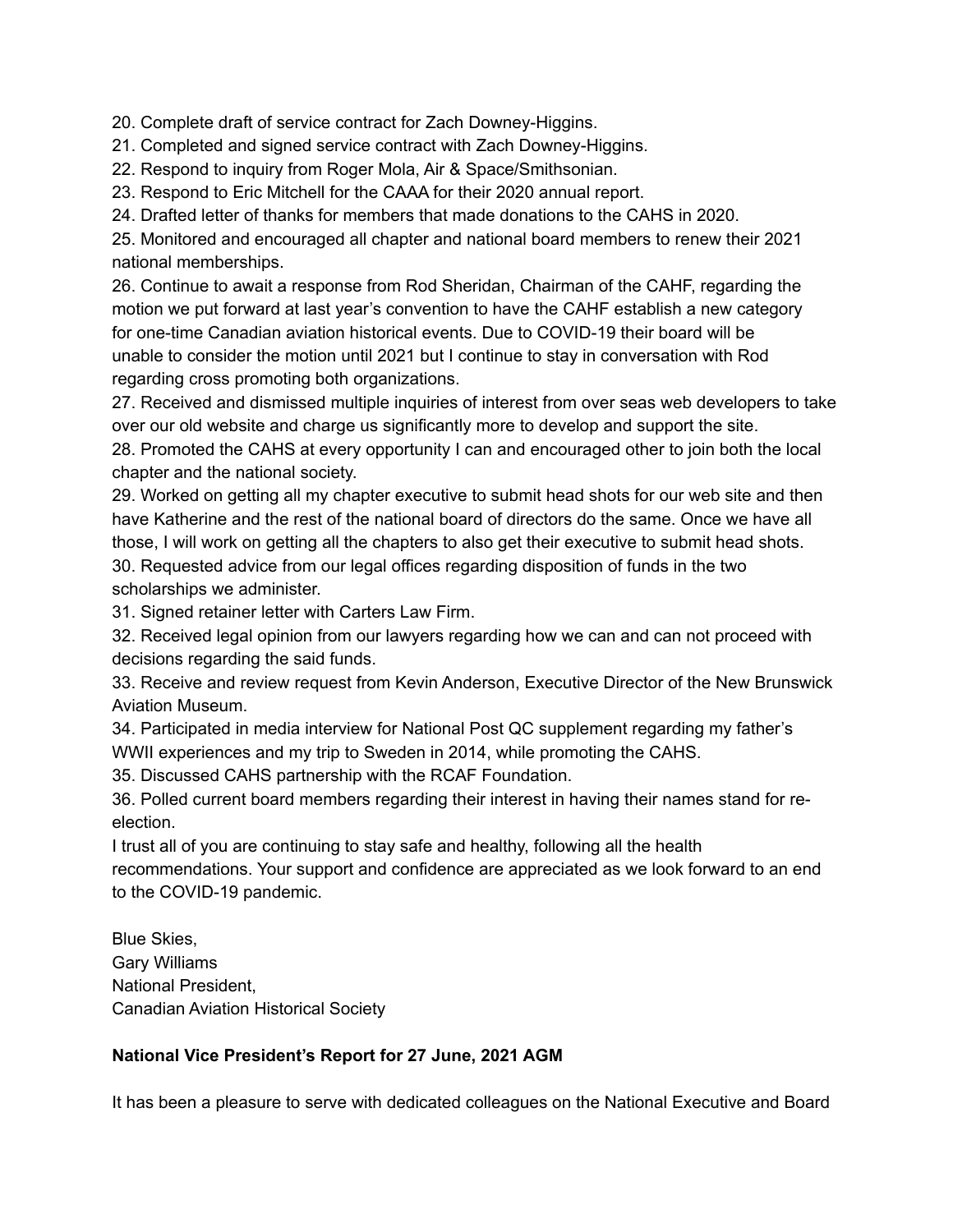of the CAHS, the Journal and Internet publications staff, as well as the Toronto Chapter Executive, and to share news with CAHS colleagues in various chapters. I enjoy contributing news reports, photographs and obituaries for the National e-newsletter. Obituaries for people who made great contributions to aviation, such as Neil Macdougall, Tom Dietrich and Russ Norman were nicely published in the newsletter. The obituaries were well received in the aviation community, thanks to the excellent work of the production team.

I'm always looking for opportunities to promote the CAHS. I find the General Aviation News website offers good potential ways to spread the word in the United States at least. I appreciated General Aviation News recently publishing a Picture of the Day photo that my father took of me as a 10-year-old youngster climbing the ladder of a Thunderbirds F-100 at the 1957 CNE air show in Toronto. It was through General Aviation News that I arranged for a brief promotional "shout out' to the CAHS during the radio broadcast of the week-long Sun 'n' Fun Aerospace Expo and Air Show at Lakeland, Florida, in April. I also used the GA News to introduce our organization to enthusiasts such as aviation author Joni M. Fisher. She sent a kind reply, saying my message had made her day.

Speaking of more connections and ways to enhance the profile of the CAHS, one such possibility could be the 2021 Biennial Convention of the Royal Canadian Air Force Association. It was rescheduled to Nov. 5-7 in Hamilton this year on account of the pandemic. Let's hope the conference, to be held in conjunction with 447 RCAFA Wing and the Canadian Warplane Heritage Museum, will be able to proceed as conditions improve.

I've spent more time with the CWHM this year. As part of a seven-member team which is producing a book celebrating the 50 th anniversary of the museum, I copy edit and provide suggestions for each of the chapters. This well-illustrated and well-researched book is coming along well and promises to be an impressive volume when completed.

I am also volunteer Copy Editor of the CWHM Flightlines newsletter, an active member of the Canadian Harvard Aircraft Association based in Tillsonburg, Ontario, and a member of other aviation museums and organizations. Zoom technology has really helped to facilitate communications this year.

Much of my time involves writing comprehensive reports on monthly meetings of the CAHS Toronto Chapter. Virtual meetings have enabled the Chapter to add meetings in January and June this year. The Zoom sessions have increased my reporting workload but they've been very informative and successful. I'm now completing my report on an excellent presentation at the June 10 Chapter meeting by Toronto journalist Ellin Bessner, who told the story of "Hidden Heroes: Canadian Jewish Airmen in WW II," featured in her book "Double Threat: Canadian Jews, the Military and World War II."

All things considered, the past year has been productive despite the many cancelled events and disruption to aviation activity caused by COVID-19. There is much optimism for a brighter future